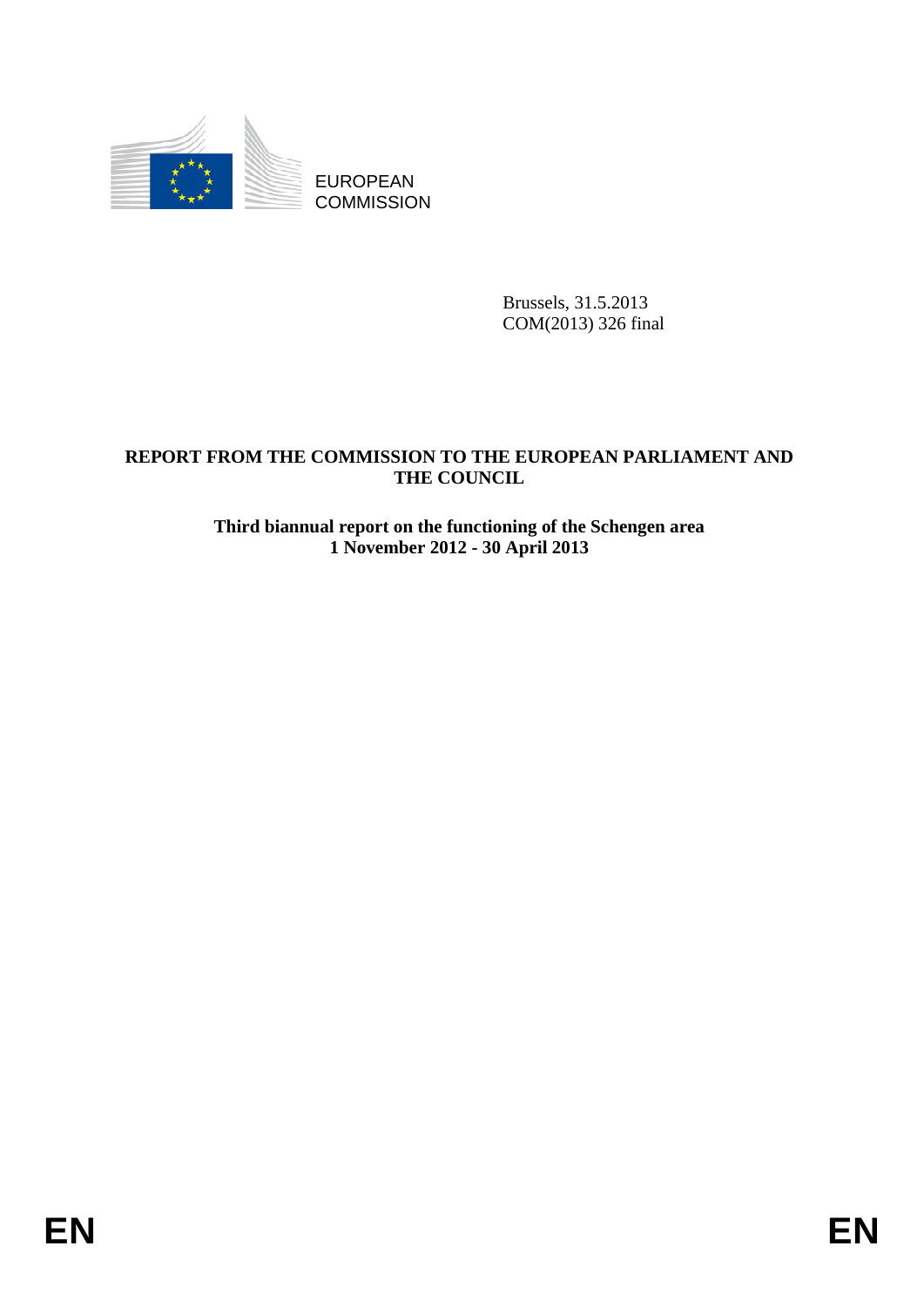#### **REPORT FROM THE COMMISSION TO THE EUROPEAN PARLIAMENT AND THE COUNCIL**

### **Third biannual report on the functioning of the Schengen area 1 November 2012 - 30 April 2013**

### **1. INTRODUCTION**

As announced by the Commission on 16 September 2011 in its Communication on strengthening Schengen governance<sup>1</sup> and supported by the Justice and Home Affairs Council/Mixed Committee on 8 March 2012, the Commission adopts biannual reports to the European Parliament and to the Council on the functioning of the Schengen area. This third report covers the period 1 November 2012 – 30 April 2013.

#### **2. SITUATIONAL PICTURE**

### **2.1. Situation at the Schengen external borders <sup>2</sup>**

During October-December 2012, there were 13 613 detections of irregular border crossing, a 52% reduction compared to the fourth quarter 2011. This figure is the lowest ever since Frontex' data collection began in early 2008. The significant reduction was mainly due to the launch on 30 July 2012 of the Greek operation Shield, involving the deployment of 1 800 police officers to the land border with Turkey. Following this operation, the number of detections of irregular migrants dropped from 2 000 during the first week of August 2012 to 200 in the second week, and further down to 10 in the last week of October.

The majority of detections took place at the EU external sea border (59%). While Greece during July-September 2012 reported more than half of all detections of irregular border crossing, this situation changed following the launch of Operation Shield. During October-December 2012, Italy reported 31% of all detections (4 231 persons), followed by Greece, reporting 30% of the detections (4 035 persons). There was an increase of detections at the Greek sea border with Turkey and the Bulgarian land border with Turkey, probably the result of a displacement effect from the Greek-Turkish land border. As far as nationalities are concerned, migrants from Afghanistan accounted for most detections of irregular border crossing, counting 1 969 persons in October-December 2012. Despite the desperate situation in their home country, the number of Syrian nationals detected was cut by two thirds, compared to July-September 2012, to 1 241 persons.

#### **2.2. Situation within the Schengen area**

During October-December 2012, secondary movements from in particular Greece to other EU Member States tended to be reflected in the detections of<sup>3</sup>:

- irregular border crossing along the Western Balkan land borders;
- migrants arriving at the sea border of southern Italy;
- clandestines on board ferries to Italy;
- migrants travelling with fraudulent documents on flights from Greek airports to many major EU airports.

 $\frac{1}{1}$ COM (2011) 561 final

 $\overline{2}$ Frontex quarterly risk analysis October-December 2012

<sup>3</sup> Frontex quarterly risk analysis October-December 2012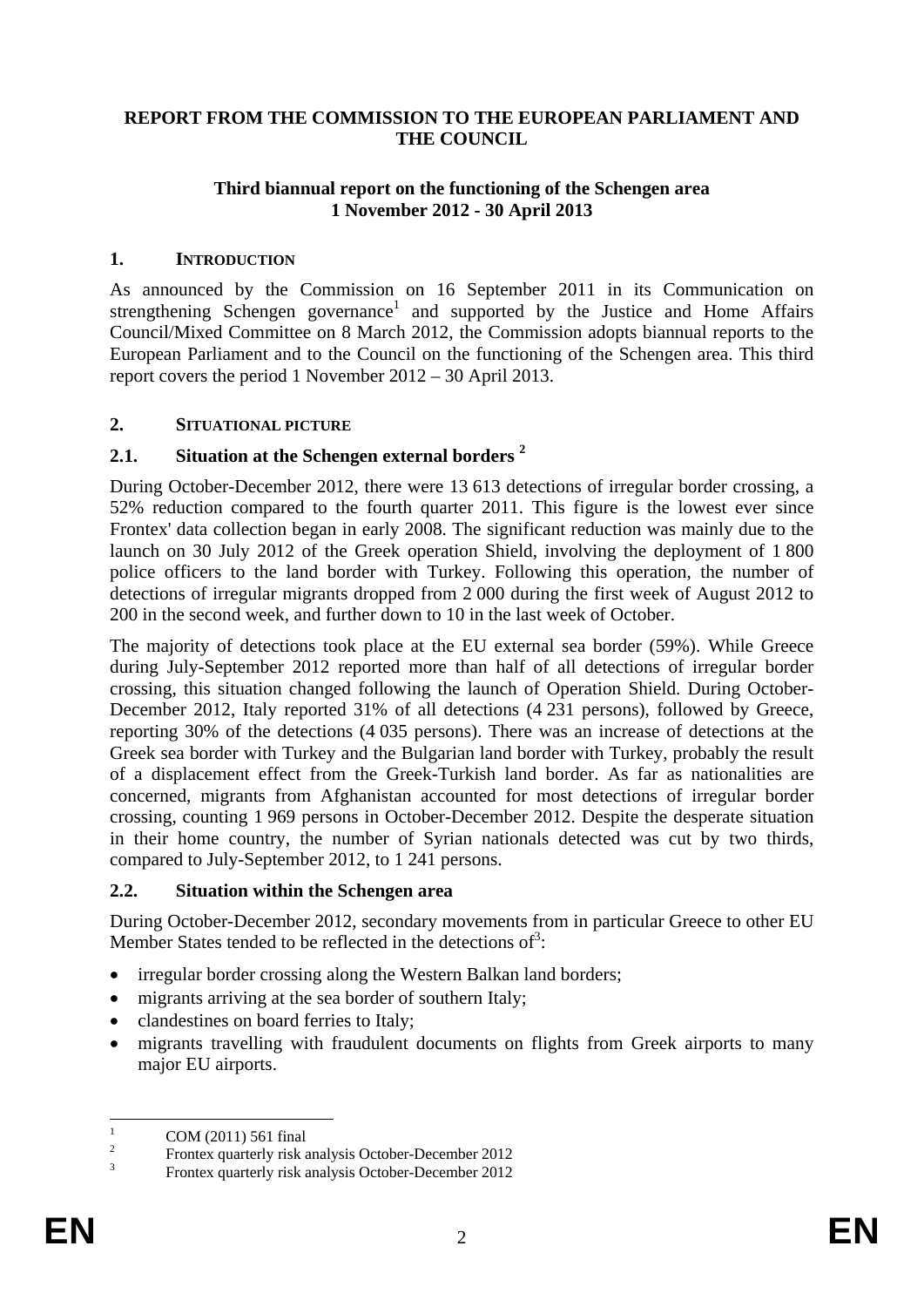Operation Aphrodite, the most recent information-gathering exercise on migration flows within the EU/Schengen area, was carried out from 22 October to 4 November 2012, in 25 Member States<sup>4</sup> as well as in Liechtenstein, Norway and Switzerland. The aim of the operation was to fight irregular migration by focusing on irregular border crossings, secondary movements of irregular migrants within the EU/Schengen area and routes followed by irregular migrants. According to the data reported by the participating Member States, compiled by Cyprus and communicated in December  $2012^5$ ,  $\overline{5}$  298 third country nationals from 130 different countries were apprehended during these two weeks. The largest number of irregular migrants within the Schengen area were found in Germany (1 510 persons) and Spain  $(468)$  persons) and these were also the main countries of final destination<sup>6</sup>.

In February-April 2013, the European network of airport law enforcement services (AIRPOL) coordinated an action, aimed at fighting trafficking and smuggling of human beings, the use of false documents, identity theft, organized crime and terrorism. The participating airports performed targeted measures for intra-EU risk flights for 24 hours and submitted their results to AIRPOL for further analysis. A report including recommendations for countermeasures is expected in summer 2013.

Although the information above is useful, there still exists a need for improved data collection and analysis of the irregular migratory movements within the EU. Following an expert meeting on 2 October 2012, the Commission and Frontex reviewed Member States feedback on data availability and considered how to best move forward. In a second meeting on 29 April 2013, it was agreed that a pilot project based on available information will be carried out during the second half of the year, with a view to launching a regular collection and analysis of specific data as of the beginning of 2014, coordinated by Frontex.

# **3. APPLICATION OF THE SCHENGEN ACQUIS**

# **3.1. Cases of temporarily reintroduced control at internal borders**

Article 23(1) of the Schengen Borders Code<sup>7</sup> provides that, exceptionally, where there is a serious threat to public policy or internal security, a Member State may temporarily reintroduce border control at its internal borders. During the period 1 November 2012 - 30 April 2013, control at the internal borders has been reintroduced once.

On 30 November 2012, Norway notified the Commission that on the occasion of the Nobel Peace Prize ceremony in Oslo on 10 December 2012, it was to reintroduce control at the internal borders from 3 until 12 December 2012. During these days, Norway perfomed border checks on 3 136 persons, whereof 19 persons were refused entry, 8 persons were detained and 9 persons applied for asylum<sup>8</sup>.

# **3.2. Maintaining the absence of internal border control**

The large majority of alleged violations of the Schengen acquis still regard whether the carrying out of police checks close to the internal border have an effect equivalent to border checks (article 21 of the Schengen Borders Code) and the obligation to remove obstacles to fluid traffic flow, such as speed limitations, at road crossing-points at internal borders (article

 $\frac{1}{4}$ France and Greece did not participate.

<sup>5</sup> Presentation by the Cypriot Presidency in the Council Working Party on Frontiers in December 2012

Moreover, 728 persons were detected in the United Kingdom, the main country of destination in the  $E$ U.

Regulation (EC) No 562/2006 of the European Parliament and of the Council establishing a Community Code on the rules governing the movement of persons across borders (Schengen Borders Code)

Council document 6346/13 FRONT 9 COMIX 90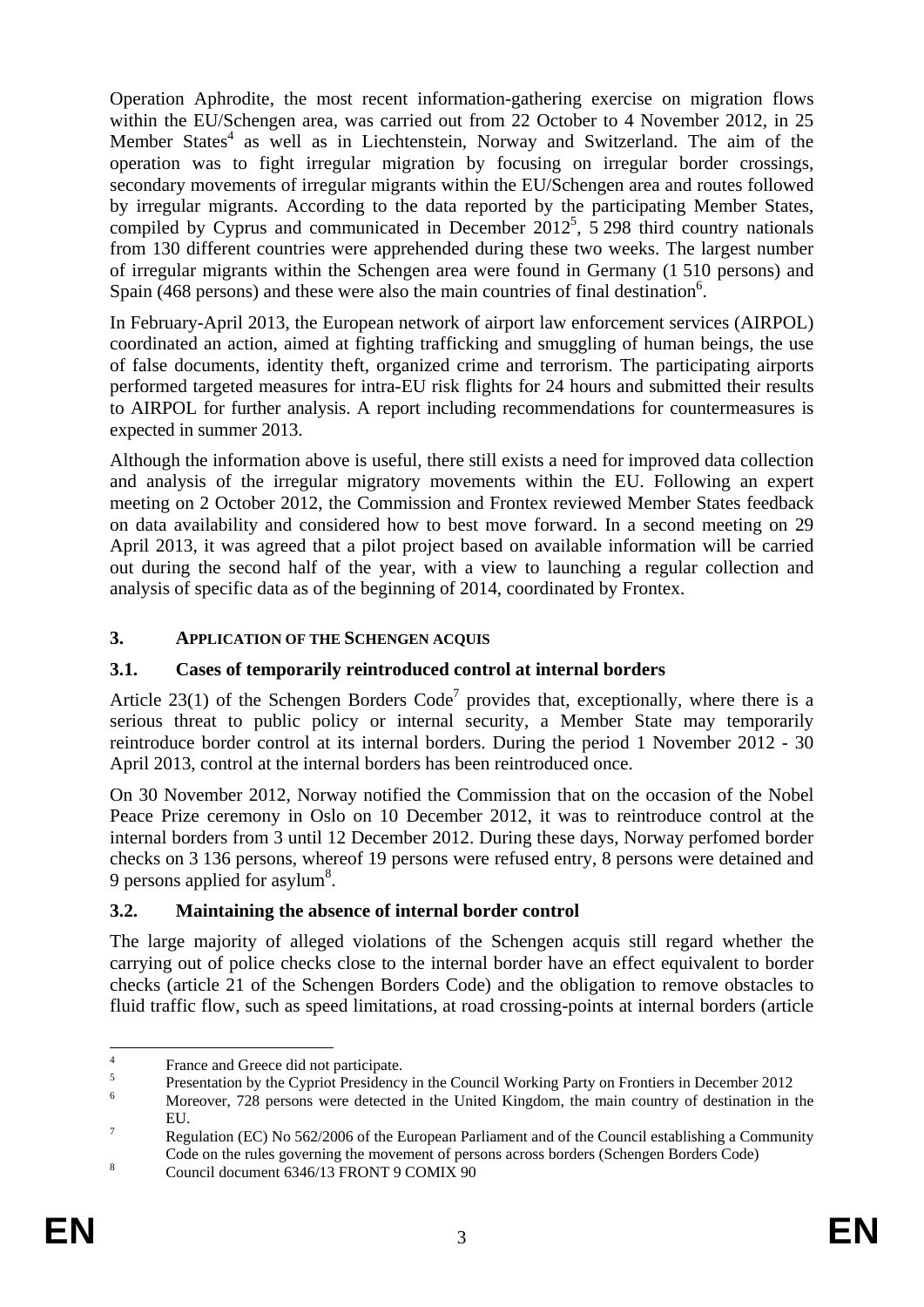22 of the Schengen Borders Code). In the period 1 November 2012 – 30 April 2013, the Commission requested information on possible violations of articles 21 and/or 22 of the Schengen Borders Code in two new cases (regarding Germany and Spain), while it closed five cases (involving Germany, Latvia, Lithuania and the Netherlands) and continued investigating four existing cases (regarding Austria, the Czech Republic, Slovakia and Sweden).

# **3.3. Alleged violations of other parts of the Schengen acquis**

# *Transposition of the Return Directive (2008/115/EC) into national legislation*

The deadline for implementation of the Return Directive (2008/115/EC) expired on 24 December 2010. All EU Member States bound by the Directive and all associated countries except Iceland have notified full transposition of the Directive into national law. The Commission is examining the legal transposition and the practical application in the Member States in detail and will present its first application report by the end of 2013.

# *Implementation of the Regulation on Local Border Traffic (EC No 1931/2006)*

Since the entry into force of the local border traffic regime in 2007, the Commission has been monitoring its implementation. In July 2012, the Commission decided to request information from three Member States (Latvia, Poland and Slovenia) on the bilateral agreements that those countries have concluded with neighbouring third countries. The replies submitted in October and November 2012 are in the final stage of internal consideration.

# *Application of the Schengen acquis during sea border surveillance*

Further, on 23 February 2012, the European Court of Human Rights found Italy to be in violation of the European Convention of Human Rights, for intercepting migrants on the high seas and sending them back to Libya<sup>9</sup>. The facts of this case also formed the subject-matter of an examination undertaken by the Commission with the Italian authorities. The Commission therefore analysed the implications of the judgment and inquired into which measures Italy would take to ensure compliance with the judgment. Italy is bound by the ruling and has expressed its commitment to abide by it, particularly as regards any existing or future agreements of an operative nature with Libya. In view of the reassurances provided by Italy, the Commission has now closed this case. The analysis of the judgment has been taken it into account in the Commission's proposal for a regulation establishing rules for sea operations coordinated by Frontex, which is intended to replace the annulled Council Decision  $2010/252/EU<sup>10</sup>$ . This proposal was adopted on 12 April 2013<sup>11</sup> and discussions have been initiated with the European Parliament as well as the Council.

# **3.4. Weaknesses identified in the framework of the Schengen evaluation mechanism**

In the framework of the current Schengen evaluation mechanism<sup>12</sup>, Member States' application of the Schengen acquis is regularly evaluated by experts from the Member States, the Council General Secretariat and the Commission.

In the period 1 November 2012 – 30 April 2013, Schengen evaluations were carried out:

- regarding police cooperation in Estonia, Latvia and Lithuania;
- regarding air borders in Poland, Slovakia and the Czech Republic;
- regarding land borders in Estonia, Latvia and Lithuania
- regarding visa in Estonia, Poland and Slovakia.

<sup>-&</sup>lt;br>9 <sup>9</sup> Case of Hirsi Jamaa and others v. Italy. Application no. 27765/09

<sup>&</sup>lt;sup>10</sup> Judgment of 5 September 2012 in case C-355/10, European Parliament v. Council

 $^{11}$  COM (2013) 197 final<br> $^{12}$  SCU/Com av (08) 26.6

SCH/Com-ex (98) 26 def.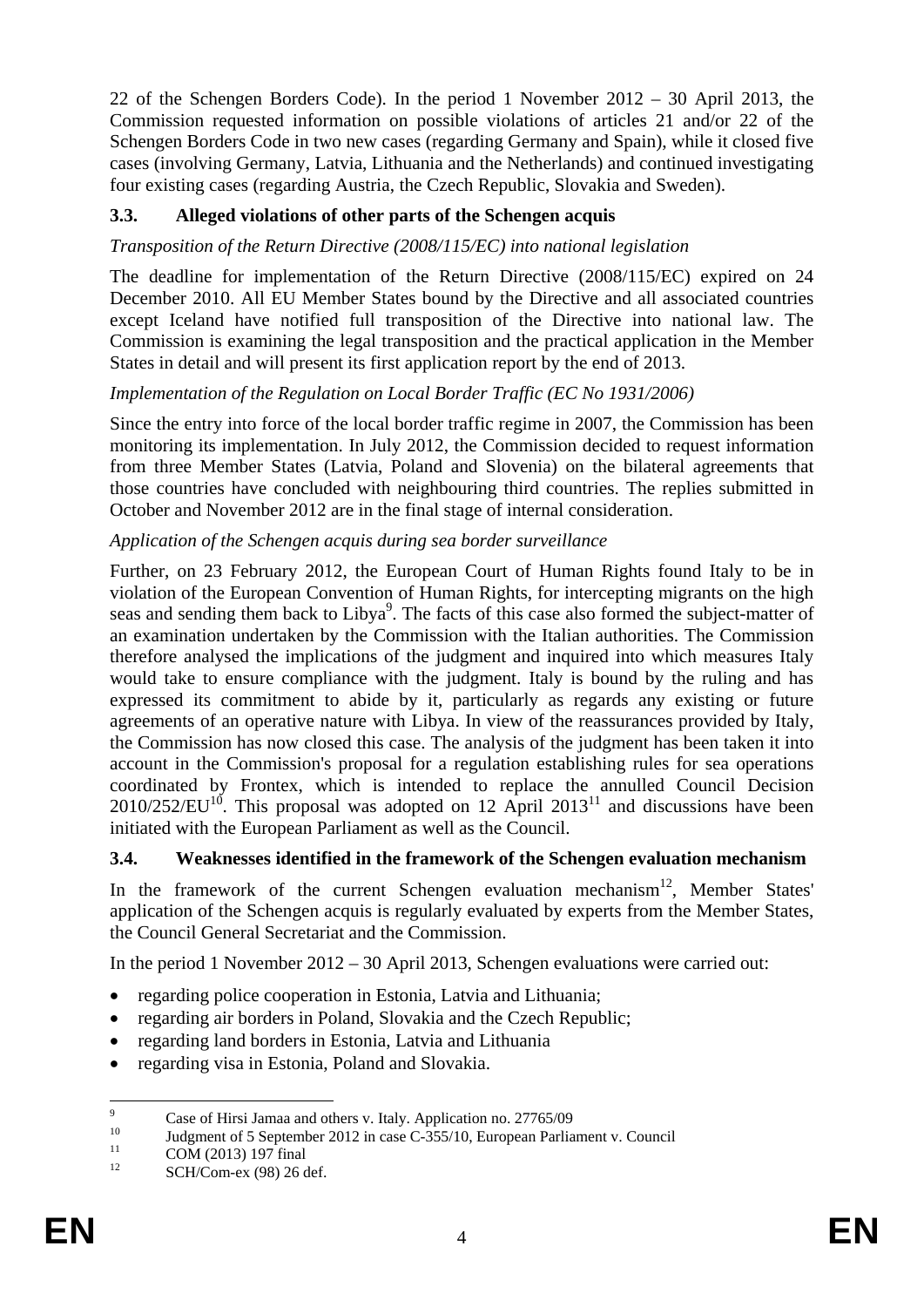The reports are still being finalised, but are expected to include positive as well as negative comments and recommendations on issues such as training, use of risk analysis, information exchange, international cooperation and infrastructure at border crossing points and embassies/consulates. As was the case during the previous six months, there is generally room for improvement, but no deficiencies have been found that would require the Commission to take immediate action.

Following its last mission of February 2013, the Commission invites Greece to continue the implementation of its Schengen action plan and reiterates its commitment to support the Greek efforts to manage its external borders, i.a. through the External Borders Fund and Frontex assistance.

For an indicative calendar of Schengen evaluations in May – October 2013, see Annex I.

# **3.5. Lifting of control at internal borders with Bulgaria and Romania**

Following the Council conclusion in June 2011 that both Bulgaria and Romania fulfil the criteria to apply in full the Schengen acquis, further measures were implemented which would contribute to their accession. Still, the Council has not been able to decide on the lifting of control at the internal borders to these countries. The Commission continues to fully support Bulgaria's and Romania's accession to the Schengen area as well as the Presidency's efforts in this direction.

# **4. FLANKING MEASURES**

# **4.1. Use of the Schengen Information System**

The second generation of the Schengen Information System (SIS II) entered into operation on 9 April 2013, thereby providing Member States with enhanced and new functionalities and categories of alerts. In order to ensure the use of the SIS II to its full potential, the Commission, in cooperation with the Member States, has updated the SIRENE Manual to adapt the practical cooperation among the SIRENE Bureaux (created for exchanging supplementary information on alerts in the SIS) to the SIS II environment. Furthermore, the Commission has supported the European Agency for the operational management of largescale IT systems in the area of freedom, security and justice (eu-LISA) in establishing the modules for training of technical use of SIS II. Initial residential and e-learning courses have been organised in cooperation with the European Police College (CEPOL) and Member States' experts and are to be continued after the hand-over of the operational management of the SIS II to eu-LISA in May 2013. Finally, an information campaign, focussing on the new system's objective and data protection aspects, accompanied the entry into operations of SIS II.

# **4.2. Use of the Visa Information System**

The Visa Information System  $(VIS)^{13}$  is a system for exchange of information on short-stay visas. After its entry into operation in the first region (North Africa), the second region (Near East) and the third region (the Gulf)<sup>14</sup>, the VIS has been launched on  $14<sup>th</sup>$  of March 2013 in the fourth region (West Africa) and fifth region (Central Africa). On 6 June 2013, VIS will

 $13$ <sup>13</sup> Council Decision of 8 June 2004 establishing the Visa Information System (VIS)  $(2004/512/EC)$ 

<sup>14</sup> Commission Implementing Decision of 21 September 2011 determining the date from which the Visa Information System (VIS) is to start operations in a first region (2011/636/EU), Commission Implementing Decision of 21 September 2012 determining the date from which the Visa Information System (VIS) is to start operations in a third region (2012/512/EU), Commission Implementing Decision of 7 March 2013 determining the date from which the Visa Information System (VIS) is to start operations in a fourth and a fifth region (2013/122/EU)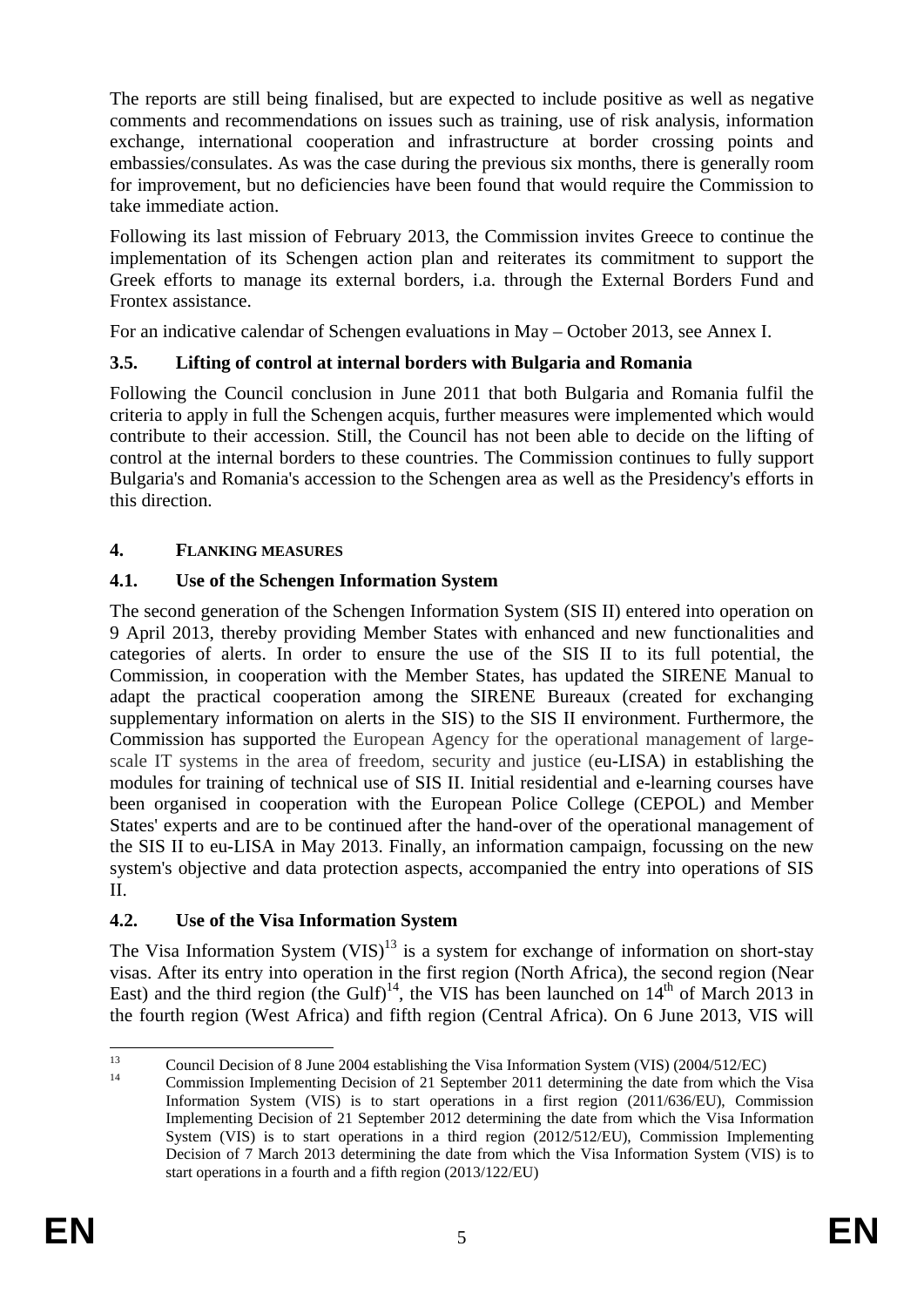become operational in the sixth region (East Africa) and in the seventh region (South Africa), on 5 September 2013 in the eighth region (South America) and on 14 November 2013 in the ninth region (Central Asia), tenth region (South-East Asia) and eleventh region (Palestine). The sequence and possibly the dates of deployment for the remaining regions are being discussed with Member States and will be decided in the coming months.

The VIS is functioning well and by 6 May 2013 the system had processed 2,9 million visa applications, whereby 2,4 million visas have been issued and 348 000 visas have been refused. Despite continuous efforts by Member States, the main issue of concern remains the mid to long-term effect of a non-optimal quality of data (both biometric and alphanumeric) introduced by the consular authorities of Member States into the VIS. As from 1 December 2012, the VIS is operated by eu-LISA.

### **4.3. Visa policy and readmission agreements**

# *Post-visa liberalisation monitoring mechanism for Western Balkan countries*<sup>15</sup>

According to the Frontex report for the period 31 December 2012 – 3 February 2013 the number of asylum applications by Western Balkan nationalities in the top five EU/Schengen states decreased by 44 % in January 2013 compared to the same month in 2012. While the number of asylum seekers from Serbia, Montenegro and the Former Yugoslav Republic of Macedonia decreased (-61% for Serbia, -45 % for Montenegro and -46% for the Former Yugoslav Republic of Macedonia), there was a considerable increase of asylum seekers from Albania (+74%) and Bosnia and Herzegovina (+51%). The top destination continues to be Germany, followed by Sweden, Belgium, Switzerland and Luxemburg.

#### *Readmission agreements*

In order to facilitate the readmission to the country of origin of persons residing without authorisation in a Member State, the Commission in April 2012 initialled a readmission agreement with Cape Verde, the signature of which was authorised by the Council in February 2013. The readmission agreement with Turkey was initialled in June 2012 and its signature and the launch of a dialogue on visa liberalisation are expected. In October 2012, a readmission agreement with Armenia was initialled and the Commission continues to work towards its signing and conclusion as soon as possible. Furthermore, negotiations have been launched also with Azerbaijan on visa facilitation and readmission agreements.

 $15$ 15 Since 19 December 2009, the citizens of the former Yugoslav Republic of Macedonia, Montenegro and Serbia, holding a biometric passport, have enjoyed visa-free travel to the EU Member States, in accordance with Regulation 539/2001. Under the same conditions the citizens of Albania as well as Bosnia and Herzegovina have enjoyed visa-free travel to the EU Member States since 15 December 2010.